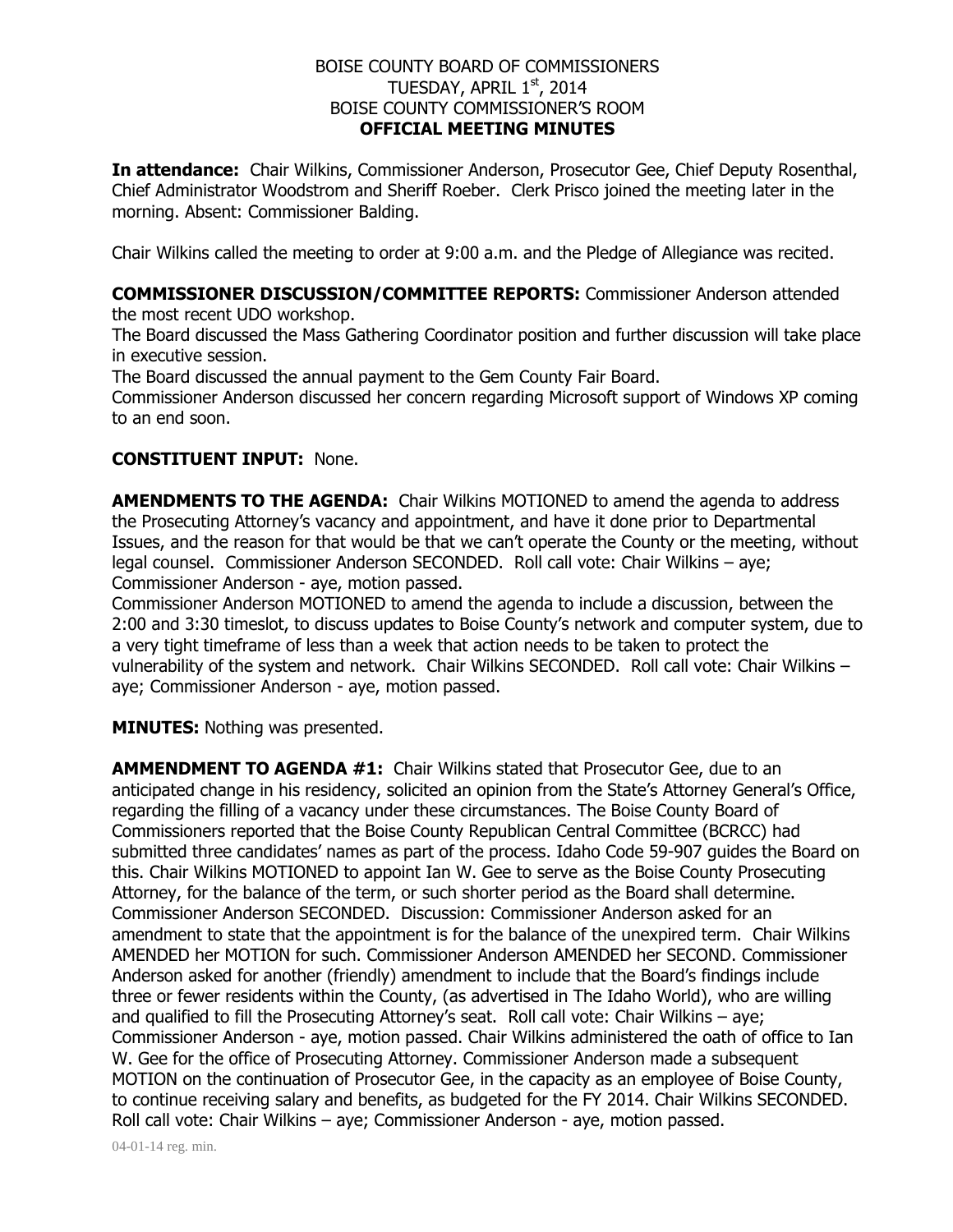**DEPARTMENTAL ISSUES:** John Roberts, Emergency Management Coordinator, discussed his letter of termination, for PERSI purposes, with the Board.

Mr. Roberts presented the Idaho Rally as an upcoming mass gathering event. Mr. Rob Blout, event coordinator, was in attendance. Commissioner Anderson MOTIONED that Boise County Commissioners, based on the recommendations of the Mass Gathering Committee, approve the Idaho Rally proposed mass gathering, with the following provisions: that pursuant to receiving a certificate of insurance listing Boise County as an additional insured and pursuant to the receipt of confirmation from the EBCAD Medical Director for allowing his EMT's to operate outside their area. Chair Wilkins SECONDED. Roll call vote: Chair Wilkins – aye; Commissioner Anderson - aye, motion passed.

## **CONTRACTS/AGREEMENTS/GRANTS:** Nothing was presented.

**DEMAND WARRANTS:** Commissioner Anderson MOTIONED to pay Holladay Engineering \$1,828.00, per invoice 40340, for the MiddleFork Payette River Bridge, invoice #72, Project 0800106, Key #09521, at the recommendation of Bill Jones and LHTAC. Chair Wilkins SECONDED. All ayes, motion passed. Commissioner Anderson MOTIONED to pay Stanley Steemer for cleaning of the Miner's Exchange building and the Horseshoe Bend Courthouse, from the general fund, (department) 18, (account) 528, in the amount of \$768.50. Chair Wilkins SECONDED. All ayes, motion passed.

**INDIGENT:** Chair Wilkins MOTIONED to go into executive session per I.C. 67-2345(1)(d), for indigent, to discuss case 14-03-C, case 04-05-D and case 14-03-B. Commissioner Anderson SECONDED. Roll call vote: Chair Wilkins – aye; Commissioner Anderson - aye, motion passed. Chair Wilkins stated, coming out of executive session for I.C. 67-2345(1)(d), that staff will be looking into how the Affordable Care Act affects the indigent program. Chair Wilkins MOTIONED to approve (signing) the lien on case 14-03-C. Commissioner Anderson SECONDED. Roll call vote: Chair Wilkins – aye; Commissioner Anderson - aye, motion passed. Chair Wilkins MOTIONED to table, for further investigation and information, cases 04-05-D and 14-03-B. Commissioner Anderson SECONDED. Roll call vote: Chair Wilkins – aye; Commissioner Anderson - aye, motion passed.

**PA ISSUES:** Prosecutor Gee discussed: his comments on the Mass Gathering Ordinance, the Youren draft letter, preparing a draft letter on formalizing the transfer of the first 8 miles of the Banks/Lowman Road to ITD upon completion of the Davies Bridge area, the P&Z Commission vacancy and Doug Bergey's potential appointment to the Board, and the response letter from Idaho Waste Systems. Chair Wilkins MOTIONED to go into executive session per I.C. 67- 2345(1)(f), pending litigation and I.C. 67-2345(1)(b), under personnel and (1)(a), under hiring personnel. Commissioner Anderson SECONDED. Roll call vote: Chair Wilkins – aye; Commissioner Anderson - aye, motion passed. Chair Wilkins stated, coming out of executive session for I.C. 67- 2345(1)(f), pending litigation, I.C. 67-2345(1)(b), for personnel and I.C. 67-2345(1)(a), under hiring of personnel, we tabled the Mass gathering coordinator potential hire, for further information, received an update from Prosecutor Gee on pending litigation and in setting the FY 2014 Community Justice budget, the Board committed to conduct a midyear review of the departmental budget, for Community Justice, in order to assess the justification for continuing fulltime funding of the Community Service Coordinator. In reviewing the case load numbers and looking at the revenue/expense for the first half of the fiscal year, the revenue numbers do not justify nor do they support the expense of the full-time funding of the position. Chair Wilkins MOTIONED that the Community Service Coordinator position be funded as a permanent part-time position of 20 hours or less, a week, and that appropriate budget action be taken in order to adjust the Community Justice budget to reflect this position reclassification, and that this change in